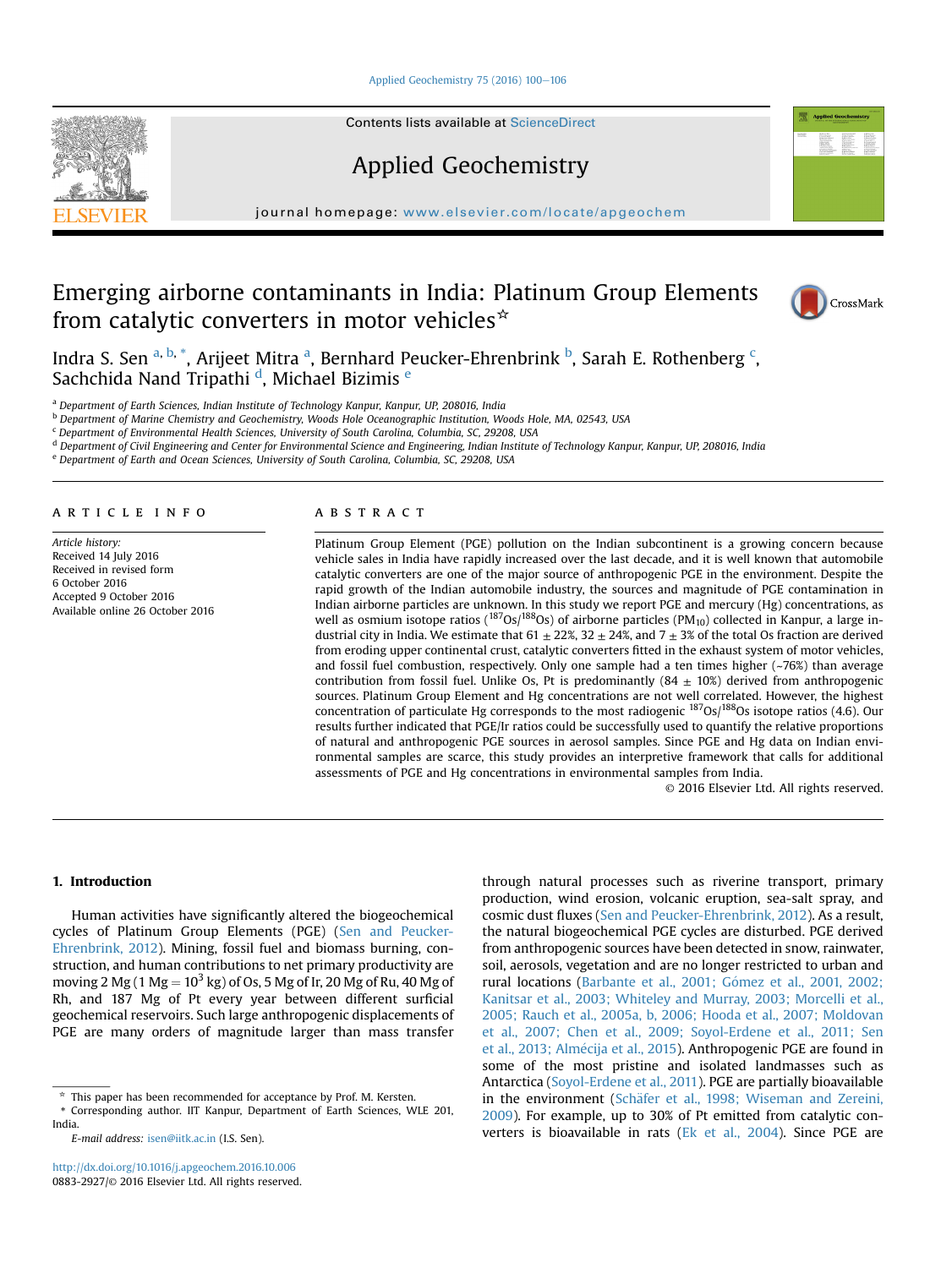bioavailable and studies have linked elevated concentrations of PGE in fine atmospheric particulate matter  $(PM<sub>2.5</sub>)$  to increased morbidity and mortality rates, increasing PGE contamination is an emerging global concern (Wiseman and Zereini, 2009).

PGE in the environment can be derived from natural and anthropogenic sources (McCandless and Ruiz, 1991; Esser and Turekian, 1993; Palacios et al., 2000; Moldovan et al., 2002; Poirier and Gariépy, 2005, Rauch et al., 2009; Jackson et al., 2010; Baioumy et al., 2011; Funari et al., 2016). The dominant source of anthropogenic PGE in the environment is thought to be catalytic converters in automobiles (Palacios et al., 2000; Moldovan et al., 2002). Catalytic converters are emission control devices that are installed in the exhaust system of vehicles and are used to reduce emissions of  $NO<sub>x</sub>$ , CO, as well as partially burned and unburned hydrocarbons. The catalytic surfaces in these devices are primarily composed of Pt, Pd and Rh, whereas Os is present as a contaminant in trace amounts (Rauch et al., 2009; Poirier and Gariépy, 2005). During vehicle operation, PGE particles are thermally mobilized and mechanically abraded from the device and released into the environment. A substantial body of published information already exists on the sources and magnitudes of PGE pollution in North and South American countries (Rauch et al., 2005a, b, 2006; Bocca et al., 2006; Rauch et al., 2006; Sen et al., 2013), China (Pan et al., 2009), and European countries (Moldovan et al., 2007; Zereini et al., 2012). With the exception of very recently published study (Diong et al., 2016) that reports elevated Pt, Pd and Rh concentrations in  $PM<sub>2.5</sub>$ and  $PM_{10}$  samples from downtown Kolkata, studies on the sources and magnitude of PGE pollution in airborne particulate matter are still missing in India, despite the fact that PGE pollution is a growing concern there (Sen, 2013). Some anthropogenic processes that release PGE (fossil fuel combustion, mining and biomass burning) also emit mercury (Hg) at a global annual rate of  $38 \pm 2.4$  Gg (1 Gg =  $10^6$  kg) (Sen and Peucker-Ehrenbrink, 2012), yet limited information exists on concentrations and sources of Hg in airborne particulate matter in India.

The sources of Os in the environment can be traced by using the Os isotope ( $187$ Os/ $188$ Os) composition, because potential natural and anthropogenic end-members have distinct  $187Os/188Os$  ratios. For example, most anthropogenic sources such as catalytic converters and industrial waste have  $^{187}$ Os/ $^{188}$ Os values ranging between 0.1 and 0.2 (Poirier and Gariépy, 2005), whereas eroding continental crust has an average <sup>187</sup>Os/<sup>188</sup>Os value of ~1.2 (Peucker-Ehrenbrink and Jahn, 2001). Here, we report on PGE, Hg, and <sup>187</sup>Os/<sup>188</sup>Os systematics of airborne particulate matter collected in Kanpur, a large industrial city in northern India. The main objective of the study is to understand the magnitude and source(s) of PGE contamination, as well as concentrations of Hg in airborne particulate matter in an area that is likely significantly contaminated. Our secondary aim is to investigate relationships between PGE and Hg, as anthropogenic Hg and PGE emissions share some (e.g. fossil fuel combustion), but not all (catalytic converters) emission sources. Hg concentrations might therefore be useful to refine PGE source apportionment. This study also provides a baseline and framework for future, more comprehensive studies of PGE contamination in India.

# 2. Materials and methods

#### 2.1. Sample collection

Eleven aerosols were collected between March  $1-21$ , 2013, using a high volume (1000 L/min) Envirotech PM $_{10}$  sampler (model number: APM 460 DXNL) on the campus of the Indian Institute of Technology Kanpur (IIT-K, latitude: 26°30'47.69" N; longitude: 80°13′56.39″ E). The aerosol sampler was placed on the roof of a 15 m tall building. The sampler was used for ~9 h each day between 9:00 a.m. to 6:00 p.m. (Indian Standard Time) and approximately 530 m<sup>3</sup> of air per sample was pumped through each 20 cm  $\times$  25 cm preconditioned (heated at 550 °C for 12 h) quartz fiber Whatman™ filter (Table 1). The sampling site is ~16 km northwest of Kanpur City, one of the largest industrialized centers in Uttar Pradesh, India. The site is located ~5 km North of a coal fired thermal power plant (Panki Thermal Power Plant) and a kilometer west of National Highway (NH-91). The types of vehicles using NH-91 include light and heavy trucks, buses, tractors, passenger cars and jeeps, motorcycles, and three-wheelers (Vikram auto rickshaw). It is estimated that on average every hour approximately 800 vehicles are passing in both directions on NH-91 in front of IIT Kanpur campus (Shukla et al., 2012).

In order to understand the source regions of the air parcel pumped through the filter, air mass trajectories were computed 12 h back in time at 6 h intervals from 12:00 UTC at an elevation of 500 m, 1000 m, and 1500 m above ground level during the sampling period using the HYSPLIT (Hybrid Single Particle Lagrangian Integrated Trajectory) model of the U.S. National Oceanic and Atmospheric Administration (Draxler and Rolph, 2003). The archived data file GDAS1 was used for computations. The aerosol-laden quartz fiber filters were dried at 50 $\degree$ C and then powdered using a ceramic shatter box that was preconditioned with quartz fiber material at Woods Hole Oceanographic Institution, and were analyzed for PGE, Hg and  $187Os/188Os$  isotopes. Note that direct gravimetric analyses of  $PM_{10}$  particles were not done and  $PM_{10}$ concentration data are therefore unavailable. A different aliquot of the sample powder was also analyzed for Pb isotope ratios and trace metal compositions to understand the sources of atmospheric lead in Kanpur. The results of these analyses are reported in Sen et al. (2016).

# 2.2. Sample preparation

PGE were pre-concentrated from  $\sim$ 1.5–2 g of powdered filter paper (total weight of aerosol laden filter powder ~3.5 g) using the NiS fire assay technique (Ravizza and Pyle, 1997). Samples were only processed once, as the method consumed the entire sample split available for PGE analyses. PGE concentrations were determined by isotope dilution. Briefly, the sample powder was mixed with a solution enriched in the following isotopes:  $190$ Os,  $105$ Pd,  $191$ Ir, and  $198$ Pt. This mixture was then fused with 5 g of nickelsulfur-borax powder in a ceramic crucible at 1050  $\,^{\circ}$ C for two hours. Nickel and sulfur formed an immiscible NiS melt, which extracted the PGE from the melt and cooled at the end of the experiment to form a solid NiS bead. The yields for the NiS bead were between 55% and 75%. The NiS bead was isolated from the ceramic crucible, and thereafter dissolved in boiling ~6.2 N HCl. Following the dissolution of the NiS bead, the ~6.2 N HCl solution was cooled and passed through a  $0.45 \mu m$  cellulose filter paper to capture the insoluble PGE-rich particles. The  $0.45 \mu m$  cellulose filter paper that contained the PGE-rich particles was stored in acid cleaned Teflon beakers. Additional details of the NiS fire assay technique can be found in Ravizza and Pyle (1997). On the day of analysis, 1 mL of concentrated  $HNO<sub>3</sub>$  was added to the filter paper, and the clean beaker was placed on a hotplate at  $\sim$ 130  $\degree$ C for 60 min. Afterwards, the sample solution was chilled and diluted  $\sim$ 5-fold with 18.2 M $\Omega$  cm water from a Millipore water purification system.

# 2.3.  $187$ Os/ $188$ Os and PGE analyses

The 187Os/188Os isotope and PGE analyses were carried out in the Woods Hole Oceanographic Institution Inductively-Coupled Plasma Mass Spectrometry Facility (WHOI-ICPMS Facility). For Os analysis,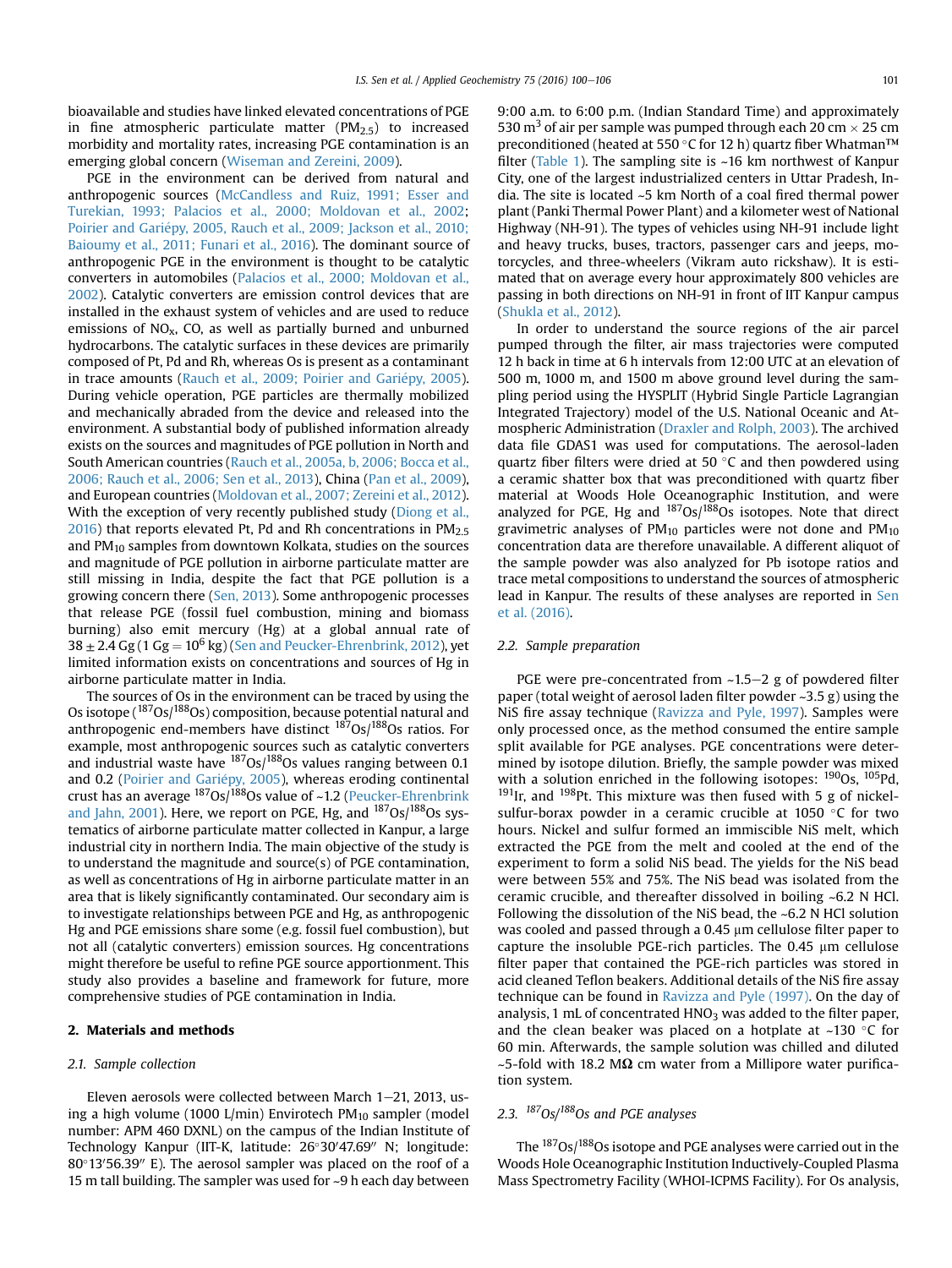|--|

Os isotope ratios and PGE, as well as Hg concentrations in  $PM_{10}$  aerosols.

| Sample No                    | Vol of air | $187$ Os/ $188$ Os $\pm 2\sigma$ |        | $188$ Os                  | Os.   | Ir   | Pt                        | Hg                                  | $Os/Ir$ Os |         | <b>Os</b>                       | Os  | Pt/Os Pt |               |
|------------------------------|------------|----------------------------------|--------|---------------------------|-------|------|---------------------------|-------------------------------------|------------|---------|---------------------------------|-----|----------|---------------|
| Day-month-yr Sampled $[m^3]$ |            |                                  | (abs.) | $[pgm^{-3}]$ $[pgm^{-3}]$ |       |      | $[pgm^{-3}]$ $[pgm^{-3}]$ | $\lceil$ ngm <sup>-3</sup> $\rceil$ |            | Natural | Catalytic converter Fossil Fuel |     |          | Anthropogenic |
| $1-Mar-13$                   | 528        | 0.90                             | 0.018  | 0.0014                    | 0.012 | 0.01 | 3.6                       | 0.32                                | 1.1        | 47%     | 45%                             | 8%  | 306      | 92%           |
| $7-Mar-13$                   | 528        | 0.39                             | 0.023  | 0.0064                    | 0.050 | 0.03 | 3.4                       | 0.20                                | 1.5        | 33%     | 66%                             | 1%  | 68       | 75%           |
| 8-Mar-13                     | 528        | 0.89                             |        | 0.013 0.0021              | 0.018 | 0.03 | 4.9                       | 0.19                                | 0.7        | 71%     | 22%                             | 7%  | 274      | 86%           |
| $12-Mar-13$                  | 534        | 0.67                             | 0.045  | 0.0020                    | 0.016 | 0.03 | 4.2                       | 0.19                                | 0.6        | 86%     | 3%                              | 11% | 258      | 83%           |
| 13-Mar-13                    | 528        | 0.89                             |        | 0.015 0.0016              | 0.013 | 0.04 | 2.4                       | 0.35                                | 0.4        | a       | a                               | a   | 177      | 61%           |
| 14-Mar-13                    | 545        | 0.85                             |        | 0.015 0.0021              | 0.017 | 0.02 | 6.3                       | n.d.                                | 0.9        | 56%     | 38%                             | 6%  | 370      | 92%           |
| $15-Mar-13$                  | 545        | 0.84                             |        | 0.012 0.0041              | 0.034 | 0.06 | 11.3                      | 0.31                                | 0.6        | 84%     | 11%                             | 5%  | 331      | 87%           |
| $16-Mar-13$                  | 545        | 0.94                             |        | 0.018 0.0011              | 0.009 | 0.01 | 4.4                       | 0.33                                | 0.6        | 78%     | 11%                             | 11% | 467      | 91%           |
| 18-Mar-13                    | 545        | 0.59                             |        | 0.013 0.0032              | 0.026 | 0.02 | 2.5                       | n.d.                                | 1.5        | 34%     | 62%                             | 4%  | 96       | 82%           |
| $19-Mar-13$                  | 534        | 0.72                             |        | 0.010 0.0024              | 0.020 | 0.70 | 110.9                     | 0.35                                | 0.03       | - a     |                                 | a   | 5659     | 84%           |
| $21-Mar-13$                  | 528        | 4.6                              |        | 0.056 0.0042              | 0.051 | 0.01 | 4.7                       | 0.45                                | 5.3        | 9%      | 15%                             | 76% | 92       | 95%           |

n.d. Not determined; anthropogenic Os and Pt were calculated based on equation $(1)$ , $(2)$  and  $(3)$ .

 $a$  The assumption that all Ir is natural may not be valid because of high Ir concentration.

volatile OsO4 dissolved in the sample vial was extracted by bubbling Ar gas through the sample solution, also known as sparging technique (Hassler et al., 2000). The sparged  $OSO<sub>4</sub>$  was analyzed with a multicollector inductively coupled plasma mass spectrometer (MC-ICPMS, ThermoScientific NEPTUNE). The  $187$ Os/ $188$ Os and Os concentrations were determined with the established data acquisition and reduction techniques in the WHOI-ICPMS Facility (Sen and Peucker-Ehrenbrink, 2014). Leoben (Austria) Os standard (LOsSt) was repeatedly analyzed during sample analysis to assess the quality of data. Repeat analyses of 5 pg Os (LOsSt) yielded an average  $^{187}$ Os/ $^{188}$ Os of 0.1115  $\pm$  0.0009 (95%) confidence interval,  $n = 5$ ), which is slightly more radiogenic than previously reported values for LOsSt (0.1067  $\pm$  0.0019) (Sen and Peucker-Ehrenbrink, 2014). Given the large dynamic range of Os isotope values determined in this study, the slight discrepancy between our very low level analyses and previously determined values does not affect the interpretation of our data.

Iridium and Pt abundances were measured using a singlecollector magnetic sector ICPMS (ThermoScientific Element2). Since Pd concentrations calculated based on the mass/charge ratios of 105/106 and 105/108 are not in agreement, likely due to interferences from ZrO, ZnAr and/or Cd, we do not report Pd concentrations. Mass/charge ratio of 191/193 was used to calculate Ir concentration, whereas Pt concentration was calculated based on the mass/charge ratios of 198/194 and 198/195. During the analysis,  $200$ Hg was monitored to correct  $198$ Hg interferences on the 198/195 mass charge ratios. Since the natural  $^{198}$ Hg/ $^{200}$ Hg atom ratio is 0.43 and  $^{200}$ Hg count rates are ~2000 counts per second (cps) a correction of less than 430 cps should appear at the mass/charge 198. Based on typical count rates on  $198$ Pt, Hg interferences are small, likely about one percent. The Pt concentration calculated from both ratios agree within 7% and we are reporting the slightly lower Pt concentrating obtained from mass/charge ratio 198/195. The total procedural blanks from the filter papers and nickel-sulfurborax powder were  $15 \pm 9$  pg/g for Pt, 0.4 (+0.7, -0.4) pg/g for Ir, and  $0.49 \pm 0.05$  pg/g for Os (n = 3, 2 S.D.). The  $^{187}$ Os/ $^{188}$ Os composition of the blank was  $0.78 \pm 0.05$  (n = 3, 2 S.D.). The analytical methods for measuring PGE concentrations using a single-collector magnetic sector ICPMS (ThermoScientific Element2) have been carefully evaluated with in-house standards in  $5\%$  HNO<sub>3</sub> and reference materials (see Peucker-Ehrenbrink et al., 2003; Rauch et al., 2005a, b). For example, the same analytical method, filter papers and mixture of nickel-sulfur-borax powder was used to determine the PGE concentrations in tunnel dust reference material BCR-723 and the results (Pt = 97 ng/g, certified value: 81.3  $\pm$  3.3) were in good agreement with the certified values (Rauch et al., 2005a, b). A detailed assessment of PGE uncertainties in samples with low PGE concentrations is provided in Peucker-Ehrenbrink et al. (2003). Here we report the blank-corrected concentration data that were converted to mass/ $m<sup>3</sup>$  of each element by dividing the blankcorrected concentrations by the total volume of air that was pumped through the filter paper.

# 2.4. Hg analysis and data quality

Particulate Hg collected on filters was analyzed in University of South Carolina with a portable Hg vapor analyzer (Lumex, Model RA-915+/PYRO-915+, St. Petersburg, Russia) using thermal decomposition, amalgamation and atomic absorption spectrophotometry (AAS) without the need for pre-digestion steps (USEPA, 2007). Standards analyzed included IAEA-086 (human hair) and NIST Standard Reference Material 1515 (apple leaves), and recovery averaged  $87.9\% \pm 4.1\%$  (1 S.D.) and  $85.9\% \pm 3.6\%$  (1 S.D), respectively. Filters were analyzed in duplicate; the relative percent difference averaged 2.0  $\pm$  1.1%. The filter blank concentration was  $0.25 \pm 0.15$  ng/g, which represented  $0.56 \pm 0.19$ % of the total Hg concentration of the analyzed filters, and therefore insignificant.

# 3. Results

 $187$ Os/ $188$ Os isotope ratios, PGE and Hg concentrations of PM<sub>10</sub> aerosols from Kanpur are reported in Table 1. The Os, Ir, Pt, and Hg concentrations vary in the range 0.009–0.051  $pg/m<sup>3</sup>$ , 0.009–0.058 pg/m<sup>3</sup>, 2.5–11.9 pg/m<sup>3</sup>, and 0.19–0.45 ng/m<sup>3</sup>, respectively, with one sample (19-Mar-13) having an order of magnitude higher concentrations of Ir and Pt (but not Os) than the other samples. The PGE concentrations in Kanpur are similar to those reported for other urban centers, and almost an order of magnitude higher than rural areas (Fig. 1). The aerosols are enriched in Pt relative to Os and Ir, and show strongly fractionated PGE abundance patterns. For example, the Pt/Os ratios vary between 68 and 5659 (Table 1), and the PGE ratios are qualitatively similar to the patterns observed in other urban aerosols (Rauch et al., 2006; Qi et al., 2011; Sen et al., 2013). Concentrations of individual PGE do not correlate with each other. Particulate Hg concentrations are similar to the reported values for industrial cities in China (0.34–5.8 ng/m<sup>3</sup>) and Europe (0.05–3.14 ng/m<sup>3</sup>) (Vassilakos et al., 2007; Araujo et al., 2011).

The 187Os/188Os ratios vary from 0.39 to more radiogenic values of 0.94, and one sample has an extremely radiogenic value of 4.6 (Fig. 2). Such large variations in the  $187Os/188Os$  composition have been reported previously. For example in Boston, USA,  $187Os/188Os$ varies between 0.30 and 2.83 (Rauch et al., 2005a, b). The  $187$ Os/ $188$ Os values positively correlate with reciprocal  $188$ Os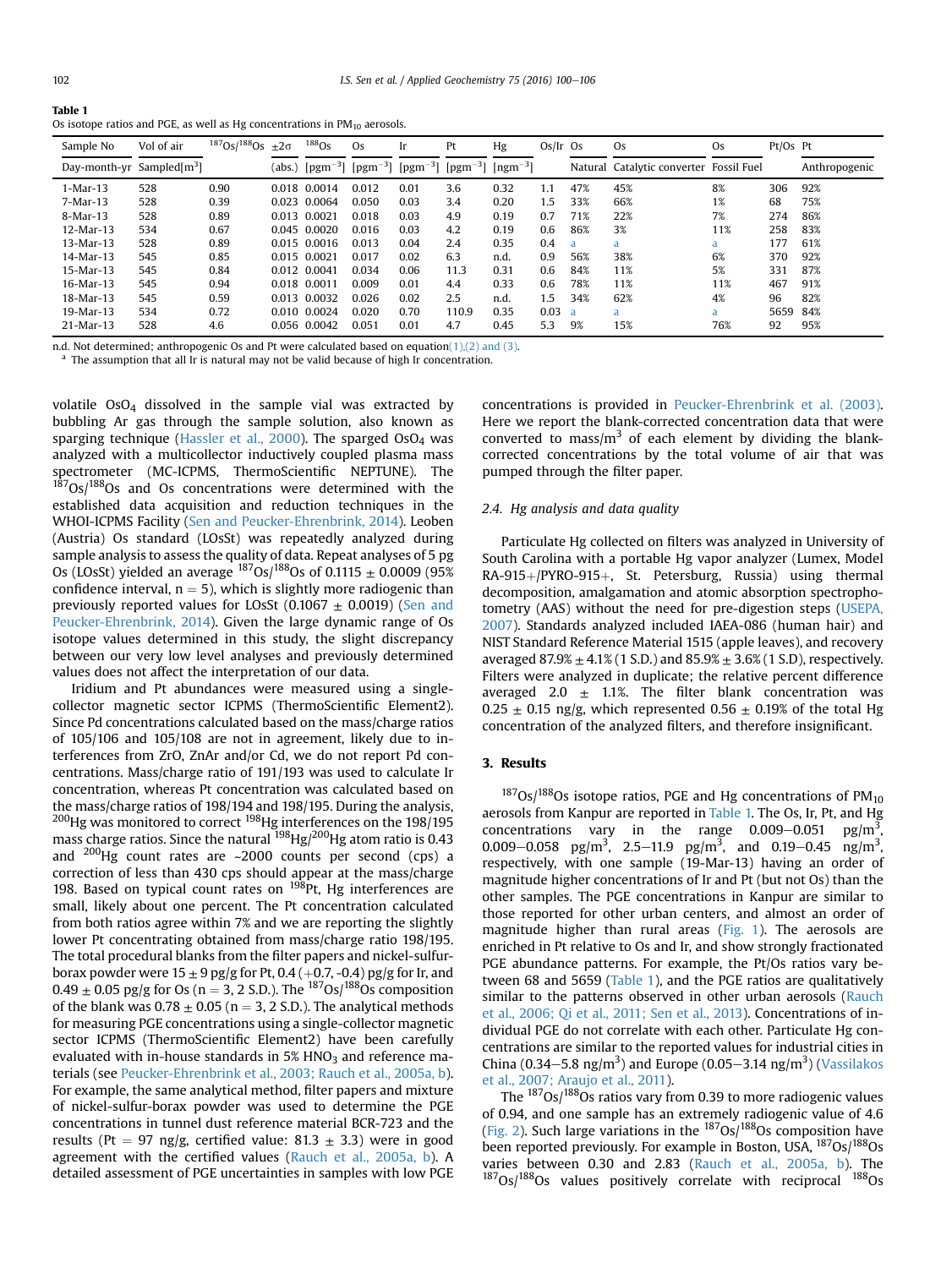

Fig. 1. Plots of Os against Pt concentrations in airborne particles from Kanpur compared with urban airborne particulate matters from other areas. PGE concentrations in aerosols vary by several orders of magnitude. The data references are as follows: Boston (Rauch et al., 2005a, b), Mexico City (Rauch et al., 2006), and Woods Hole (Sen et al., 2013).



Fig. 2.  $^{187}$ Os/ $^{188}$ Os vs. Pt/Os of Kanpur aerosols [this study]. Kanpur aerosols overlap with roadside dust, and their signature does not match other plausible natural and anthropogenic sources. The data references are as follows: airborne particles (Rauch et al., 2005a, b; Rauch et al. 2006; Qi et al., 2011; Sen et al., 2013), eroding continental crust and background soil (Peucker-Ehrenbrink and Jahn, 2001; Qi et al., 2011; Chen et al., 2016), roadside dust represents the automobile catalyst-derived material; fossil fuels (Schäfer et al., 1998; Qi et al., 2011), and coal (Baioumy et al., 2011).

concentrations, a correlation indicative of two-component mixing. A single sample (21-Mar-13) with extremely radiogenic  $187Os/188Os$ does not fall on the correlation that is defined by the rest of the samples, indicating contributions from at least three distinct sources. Air-mass back trajectory computations using the HYSPLIT (Hybrid Single Particle Lagrangian Integrated Trajectory) model of the U.S. National Oceanic and Atmospheric Administration (Draxler and Rolph, 2003) reveal that the air masses are coming from the northwestern part of India, except for sample numbers 13-Mar-13 and 14-Mar-13 that represent air from the South-Southeast, and for sample number 21-Mar-13 that has a trajectory from the Northeast (Fig. S1, supporting information). It is worth mentioning in this context that the air mass trajectories of the very radiogenic sample with high Hg concentrations come from a northeastern direction, whereas for all other samples the air masses are coming either from the northwest, south or southeast of the sampling site (Fig. S1, supporting information).

#### 4. Discussion

We summarize the key observations of our geochemical study as (1) the aerosols show a large range in  $^{187}Os/188Os$  from unradiogenic (0.386) to radiogenic (4.6) values that positively correlate with reciprocal <sup>188</sup>Os concentrations, and (2) PGE concentrations in Kanpur are almost an order of magnitude higher when compared to rural areas and have Pt/Os that are very high  $(68-5659)$  when compared to eroding continental crust. These observations imply that PGE are derived from multiple, including anthropogenic, source(s).

# 4.1. Natural vs. anthropogenic PGE signature

PGE concentration ratios can be used to differentiate between natural and anthropogenic signatures (Zereini et al., 2004; Rauch et al., 2005a, b; Pan et al., 2009; Sen et al., 2013). For example, average Pt/Os ratios of eroding continental crust and uncontaminated soil vary between 6 and 43 (Schmidt et al., 1997; Qi et al., 2011; Peucker-Ehrenbrink and Jahn, 2001), whereas the aerosols collected in Kanpur have much higher Pt/Os ratios  $(68-467, \text{ with}$ one sample ~5659). This implies that PGE are not primarily derived from natural source(s). Eroding continental crust, which can be used as a proxy for natural aeolian dust, has  $a^{187}Os/188}Os ~1.2$ (Peucker-Ehrenbrink and Jahn, 2001). The  $187Os/188Os$  values of aerosols collected in Kanpur vary between 0.39 and 4.6, indicative of contributions from unradiogenic as well as very radiogenic anthropogenic sources. Therefore, both the PGE systematics and  $187$ Os/ $188\overline{O}$ s values indicate that the PGE are derived – in part - from anthropogenic sources.

# 4.2. Anthropogenic sources of PGE

Airborne PGE chemistry can be best explained by mixed contributions from natural and anthropogenic sources. The natural sources include aeolian dust (Peucker-Ehrenbrink and Jahn, 2001), volcanic eruption (Zoller et al., 1983; Yudovskaya et al., 2008), and cosmic dust (Peucker-Ehrenbrink and Ravizza, 2000; Gabrielli et al., 2006), while the major anthropogenic sources include automobile catalytic converters (Poirier and Gariépy, 2005), industrial and hospital waste (Peucker-Ehrenbrink and Ravizza, 2000; Williams and Turekian, 2002; Funari et al., 2016), smelting of PGE and chromite ores (McCandless and Ruiz, 1991; Walker et al., 1994), smelting of base metal sulfide ores (e.g., Cu, Ni, Zn and Pb) (Walker et al., 1994; Morgan et al., 2002), and fossil fuel burning (Selby et al., 2007; Baioumy et al., 2011). Combining 187Os/188Os values and PGE concentration ratios is a particularly powerful means of identifying PGE sources (e.g. Rauch et al., 2006; Sen et al., 2013). The  $187$ Os/ $188$ Os values of loess and other poorly weathered sedimentary deposits at the Earth's surface serve as a proxy for natural eolian dust composition (Peucker-Ehrenbrink and Jahn, 2001).  $187$ Os/ $188$ Os values of most anthropogenic end-members are well defined. For example, catalytic converter-derived PGE and industrial waste are characterized by unradiogenic  $187Os/188Os$  (0.1-0.2) (Poirier and Gariépy, 2005). Unradiogenic Os can also be released by medical facilities (Esser and Turekian, 1993) where it is used to stain and prepare tissues for transmission electron microscopy. In contrast, ore deposits can have unradiogenic to radiogenic  $187$ Os/ $188$ Os. Chromite ores and PGE ores that are predominantly derived from deposits in mafic-ultramafic mantle-derived rocks are characterized by unradiogenic  $187$ Os/ $188$ Os (0.1-0.2) (McCandless and Ruiz, 1991; Walker et al., 1994). In contrast,  $187Os/188Os$  values of base metal sulfide ores range from extremely unradiogenic (~0.1) to radiogenic values (>1) (Walker et al., 1994; Morgan et al., 2002). Coal (Baioumy et al., 2011) and crude oil (Morgan et al., 2002; Selby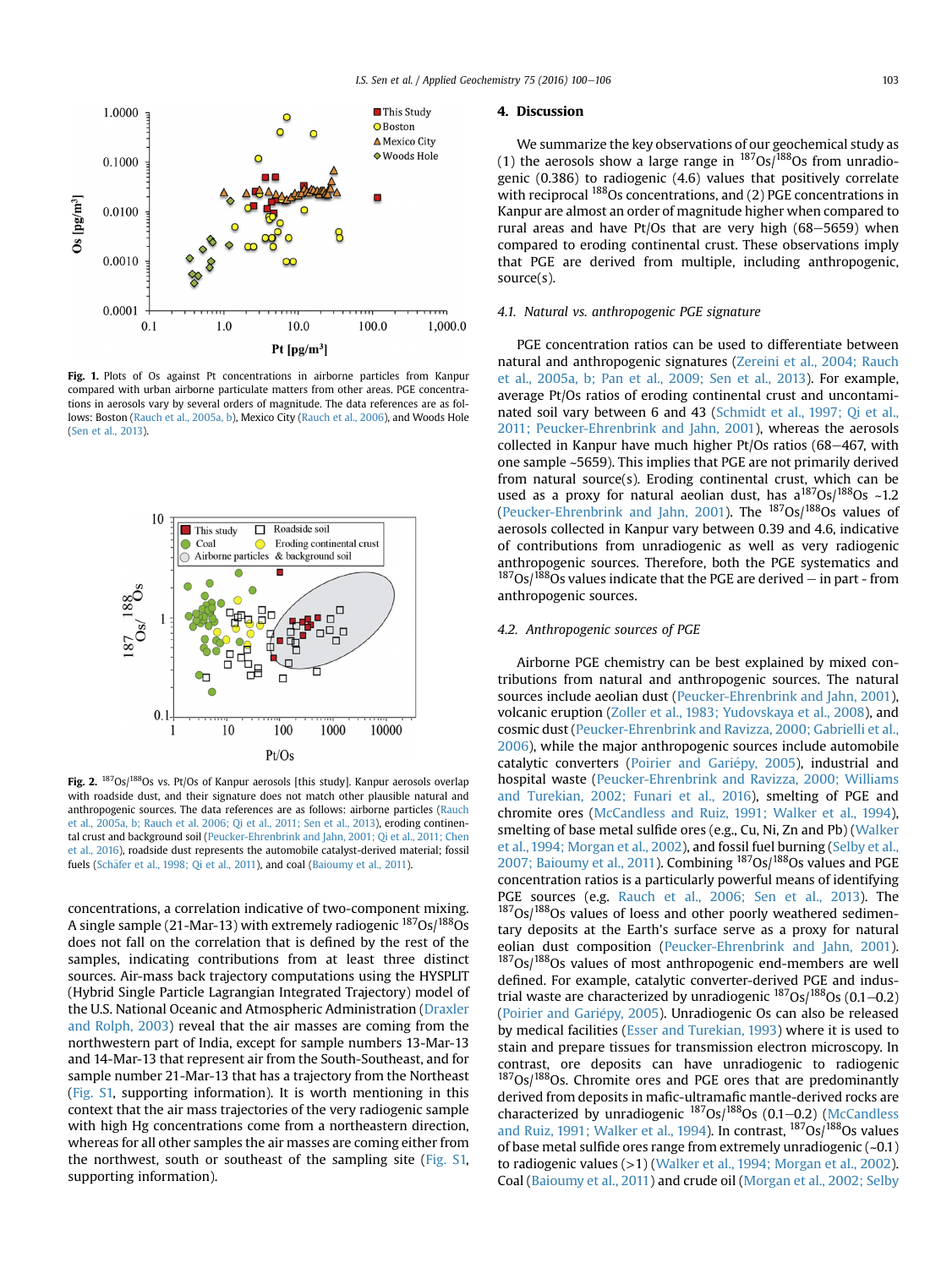et al., 2007) are generally characterized by radiogenic  $^{187}$ Os/ $^{188}$ Os (>1.2) because of their high Re/Os ratios. As the  $187Os/188Os$  compositions of potential end-members overlap, additional proxies need to be used for reliable PGE source apportionment.

In Fig. 2 we show that the combination of Pt/Os and 187Os/188Os can be used to trace PGE sources. Since catalytic converters are mainly composed of Pt, Pd and Rh, with Os present only as an impurity, particles emitted from catalytic converters during vehicle operation should have very high Pt/Os ratios. Eroding continental crust, in contrast, has a Pt/Os value of ~6.5, whereas Pt/Os ratios of uncontaminated soils vary between 6 and 43. Fig. 2 shows that the Pt/Os and <sup>187</sup>Os/<sup>188</sup>Os of roadside soils overlap with Kanpur aerosols, which indicates a catalytic converter source, because materials abraded from catalytic converters during vehicle operation are concentrated in the roadside environment. Ir/Os and Pt/Os systematics (Fig. 3) support this inference.

## 4.3. Hg in airborne particulate matter

Over half of the global Hg emission comes from Asian countries, including India (Li et al., 2009), yet limited information exists on the Hg concentrations of airborne particulate matter from India. In India, the total Hg concentration in air (including particulatebound, elemental and reactive Hg) can be as high as 41.5  $\text{ng/m}^3$ (Krishna Murti, 1987), which is 24 times higher than the global background average for total Hg  $(1.5-1.7 \, \text{ng/m}^3,$  Lindberg et al., 2007). Studies from India investigating Hg contamination in water, sediment, and fish samples (e.g., Li et al., 2009; Krishna Murti, 1987) suggest anthropogenic contamination (Li et al., 2009). Although limited in number, the Kanpur aerosols have elevated concentration of Hg (0.19–0.45 ng/m<sup>3</sup>) compared to Hg concentrations in airborne particles in remote and pristine environments (e.g., 0.04 ng/m<sup>3</sup>, Krishna Murti, 1987; Arimoto et al., 2004). With one exception, Hg concentrations do not correlate with PGE concentrations, suggesting Hg is derived from different sources, or is carried on different particles. Gaseous forms of Hg, such as elemental Hg, which is more than 95% of total Hg (Lindberg et al.,



Fig. 3. Pt/Os vs. Ir/Os for Kanpur aerosols (red squares, this study). The PGE concentrations ratios are compared to potential anthropogenic and natural sources. The potential anthropogenic end-members include catalyst-derived materials, coal, ore deposits, and incinerator ash. Average eroding continental crust and background levels in uncontaminated soils represent the natural end-member. The data references are as follows: eroding continental crust and background soil (Wedepohl, 1995; Schmidt et al., 1997; Qi et al., 2011; Peucker-Ehrenbrink and Jahn, 2001), coal (Qi and Gao, 2008; Baioumy et al., 2011), ore deposits (Naldrett, 2004; Qi and Gao, 2008), and automobile catalyst-derived material (Fritsche and Meisel, 2004; Qi et al., 2011). The grey field represents the range of PGE ratios in aerosols (Rauch et al., 2006; Qi et al., 2011; Sen et al., 2013).

2007), may not be captured on the quartz-fiber matrix (Lu and Schroeder, 1999; Arimoto et al., 2004). It is worth mentioning that the highest concentrations of particulate Hg and Os correspond to the sample with the most radiogenic  $187Os/188Os$  isotope ratio. This suggests a common source for Hg and Os isotopes, possibly coal combustion (Morgan et al., 2002; Baioumy et al., 2011), which is the major source of anthropogenic Hg emissions (Sen and Peucker-Ehrenbrink, 2012) and since the sampling site is ~5 km North of a coal fired thermal power plant.

## 4.4. Assessment of anthropogenic sources of PGE

 $187$ Os/ $188$ Os values can be used to quantify the fraction of anthropogenic Os in the total Os elemental budget (Rauch et al., 2005a, b). However,  $187Os/188Os$  of anthropogenic end-members can range from unradiogenic (~0.1) (Poirier and Gariépy, 2005) to radiogenic  $187Os/188Os$  values (>1) (Selby et al., 2007; Baioumy et al., 2011), encompassing the natural end-member composition  $(^{187}Os/^{188}Os \sim 1.2)$  (Peucker-Ehrenbrink and Jahn, 2001) as discussed in section 4.2. In order to understand the relative Os contributions from multiple anthropogenic sources to the total Os budget, we either have to compute 3-component isotope mixing relationships (radiogenic anthropogenic source, unradiogenic anthropogenic source, and natural source; e.g. Rauch et al., 2009) or first quantify the anthropogenic and natural proportions, followed by a 2-component mixing model that distinguishes between radiogenic and unradiogenic anthropogenic sources. This study follows the second approach and uses PGE/Ir ratios to first calculate the relative anthropogenic and the natural PGE contributions in all samples. Since hydrocarbons and catalytic converters are characterized by very low (pg/g) concentrations of Ir, and Ir is non-volatile in surficial environments, our assumption is that almost all Ir is of natural origin. The anthropogenic proportion of total Os and Pt were calculated using the following equations:

$$
OS
$$
 Anthropogenic =  $OS$  Sample  $\begin{bmatrix} Ir$  Sample  
×  $\begin{bmatrix} Os$  Eroding Continental Crust \end{bmatrix} \end{bmatrix} (1)  
 $\begin{bmatrix} Ir$  Eroding Continental Crust

Pt Anthropogenic = Pt Sample 
$$
-\left[Ir \text{ Sample}\right]
$$

$$
\times \left[Pt \text{ Eroding Continental crust}\right]
$$
 (2)

h

 $\sqrt{\text{Ir}}$  Eroding Continental Crust

We assume the Os/Ir and Pt/Ir ratios of the eroding continental crust as 0.5 and 17, respectively (Schmidt et al., 1997; Peucker-Ehrenbrink and Jahn, 2001). The calculation shows that  $61 \pm 22\%$  $(n = 8, 1 S.D.)$  of the total Os and  $84 \pm 10\%$  (n = 11, 1 S.D.) of the total Pt in our samples are anthropogenic in origin. In order to further quantify the relative proportions of different anthropogenic sources, we first calculate the  $187Os/188Os$  value of the anthropogenic fraction  $(^{187}Os/^{188}Os$  anthropogenic fraction) by subtracting natural Os from bulk Os, assuming that the <sup>187</sup>Os/<sup>188</sup>Os composition of eroding continental crust  $(-1.2)$  is representative of natural Os carried by aerosols. Thereafter, we use a 2-component mixing model with catalytic converters (unradiogenic  $187Os/188Os$ ) and fossil fuel (radiogenic  $^{187}Os/^{188}Os$ ) as end-members. We assume the <sup>187</sup>Os/<sup>188</sup>Os composition of catalytic converter and fossil fuel end member as 0.2 (Poirier and Gariépy, 2005) and 5.5 (Morgan et al., 2002; Selby et al., 2007), respectively. The relative proportion of catalytic converter contribution to anthropogenic Os budget was calculated using the following equation: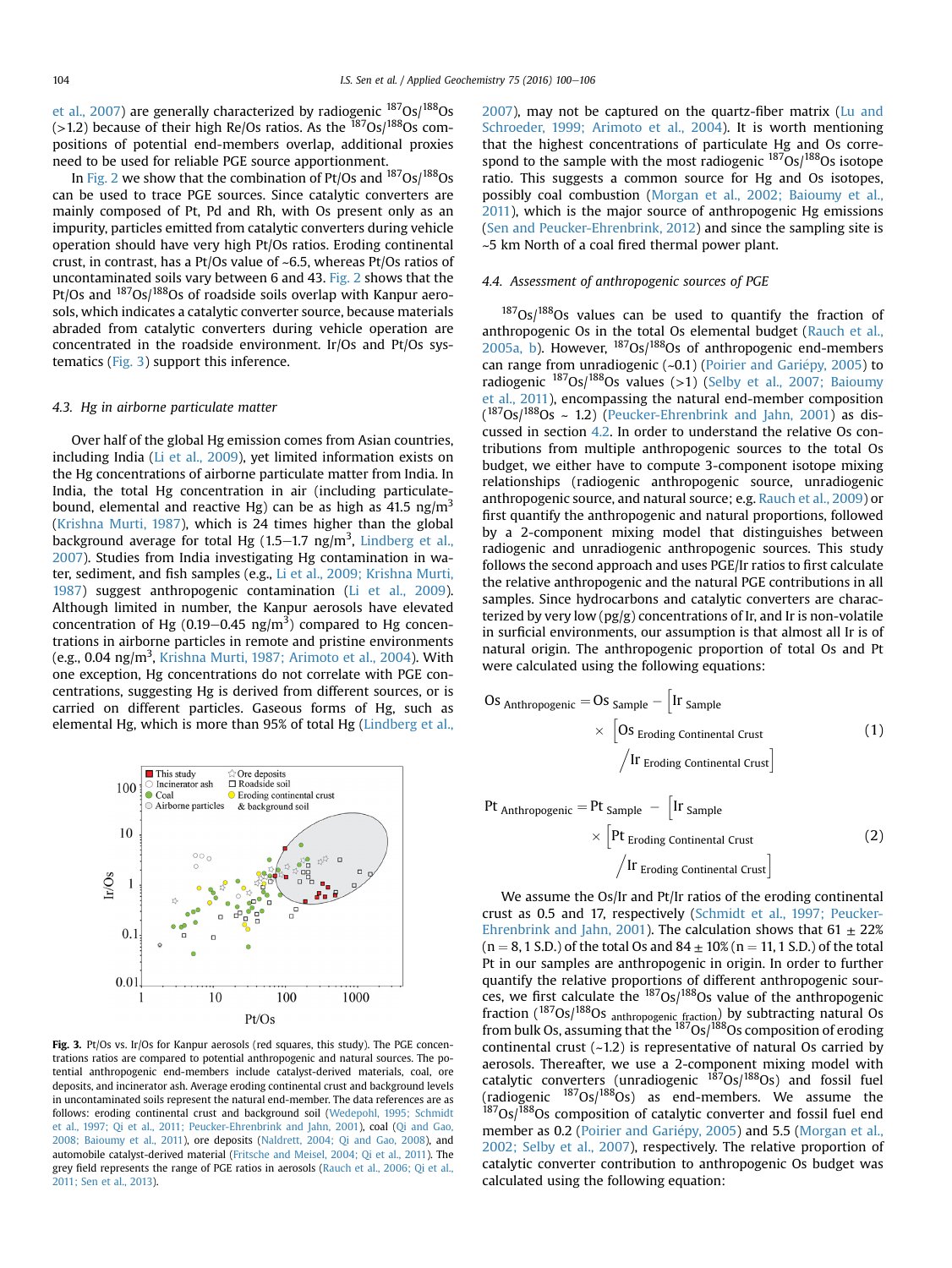$$
P_{Os \, CC} = \left[(^{187}Os/^{188}Os) \, \text{FF} \right. \\
- \left. (^{187}Os/^{188}Os) \, \text{Anthropogenic fraction} \right] \div \left[(^{187}Os/^{188}Os) \, \text{FF} \right. \\
- \left. (^{187}Os/^{188}Os)_{CC} \right] \times 100
$$
\n(3)

where  $P_{Os}$   $cc$  = Relative proportion of Os sourced from catalytic converters; CC=Catalytic Converter; FF= Fossil Fuel.

The calculation reveals that  $32 \pm 24\%$  of the total Os is sourced from catalytic converters, and  $7 \pm 3\%$  from fossil fuel source. The only exception is sample 21-Mar-13, which had a 76% contribution from a fossil fuel source, consistent with its high Hg concentration. The results of the source apportionment of Os and Pt are given in Table 1. The quantitative results are strongly dependent on the choice of end-member compositions. For example, if we use the upper continental crust estimates of Chen et al. (2016) we would have found that most Os is of natural origin. This finding is caused by the less radiogenic nature of the upper crustal  $187Os/188Os$  of 0.8 that Chen et al. (2016) reported by determining the  $187$ Os/ $188$ Os composition for glacial diamictities. We argue that our value of 1.2, determined for eolian loess deposits in China, South America and Europe, is a more suitable proxy for modern aerosols than Phanerozoic glacial sediments.

# 5. Summary

This study demonstrates that the observed PGE signatures in Kanpur aerosols in part reflect anthropogenic inputs. We estimate that  $84 \pm 10\%$  (n = 11, 1 S.D.) of the total Pt fraction is anthropogenic in origin, and 32  $\pm$  24% and 7  $\pm$  3% of the total Os budget is sourced from catalytic converters and fossil fuel sources, respectively. The only exception is sample 21-Mar-13, which is characterized by very radiogenic  $^{187}$ Os/ $^{188}$ Os composition (4.60) and high particulate Hg concentration. 76% of the total Os in this particular sample is derived from fossil fuel combustion. This study further demonstrates that the relative contribution of each source can be quantified using PGE/Ir and  $^{187}Os/^{188}Os$  values. This quantification technique is simpler than multi-component isotope mixing models that rely on knowing, or assuming, end-member concentrations and isotope compositions. We argue that this approach provides a more robust means of quantifying the relative contribution of natural and anthropogenic sources in aerosol samples.

Since overall motor vehicle sales in India have grown rapidly (~15%/year) over the last few years, the magnitude of PGE contamination is expected to increase in India. Two- and threewheelers (known as auto rickshaw in India) also contribute substantially to PGE pollution, since EURO 2 emission norms require the use of catalytic converters in these motor vehicles. Between 2005 and 2011, sales of two-wheelers have increased by 100%, and release of PGE during vehicle operation will likely continue to rise, creating growing concern in India (Sen et al., 2013). Unfortunately, PGE data for Indian soil, plants, water, sediments and airborne particles are scarce, which currently limits our ability to quantify the magnitude of environmental PGE contamination in India. Additional assessments of PGE concentrations and  $187$ Os/ $188$ Os compositions of Indian environmental samples should therefore be undertaken.

## Supporting information

Fig. S1 shows the backward air mass trajectories of each sample computed using the HYSPLIT trajectory model from the U.S. National Oceanic and Atmospheric Administration's (NOAA) website.

#### Acknowledgments

I.S. acknowledges an Indian Institute of Technology Kanpur Initiation Grant (IITK/ES/2013389) that supported this research. We thank Jerzy Blusztajn for help with the Os isotope analyses in the WHOI ICPMS Facility.

# Appendix A. Supplementary data

Supplementary data related to this article can be found at http:// dx.doi.org/10.1016/j.apgeochem.2016.10.006.

#### References

- Almecija, C., Sharma, M., Cobelo-García, A., Santos-Echeandía, J., Caetano, M., 2015. Osmium and platinum decoupling in the environment: evidences in intertidal sediments (Tagus Estuary, SW Europe). Environ. Sci. Technol. 49, 6545-6553.
- Araujo, R.G.O., Vignola, F., Castilho, I.N.B., Borges, D.L.G., Welz, B., Vale, M.G.R., Smichowski, P., Ferreira, S.L.C., Becker-Ross, H., 2011. Determination of mercury in airborne particulate matter collected on glass fiber filters using highresolution continuum source graphite furnace atomic absorption spectrometry and direct solid sampling. Spectrochim. Acta - Part B At. Spectrosc. 66, 378-382.
- Arimoto, R., Schloesslin, C., Davis, D., Hogan, A., Grube, P., Fitzgerald, W., Lamborg, C., 2004. Lead and mercury in aerosol particles collected over the South Pole during ISCAT-2000. Atmos. Environ. 38, 5485-5491.
- Baioumy, H.M., Eglinton, L.B., Peucker-Ehrenbrink, B., 2011. Rhenium-osmium isotope and platinum group element systematics of marine vs. non-marine organic-rich sediments and coals from Egypt. Chem. Geol. 285, 70-81.
- Barbante, C., Veysseyre, A., Ferrari, C., Van De Velde, K., Morel, C., Capodaglio, G., Cescon, P., Scarponi, G., Boutron, C., 2001. Greenland snow evidence of large scale atmospheric contamination for platinum, palladium, and rhodium. Environ. Sci. Technol. 35, 835-839.
- Bocca, B., Caimi, S., Smichowski, P., Gomez, D., Caroli, S., 2006. Monitoring Pt and Rh in urban aerosols from buenos aires, Argentina. Sci. Total Environ. 358,  $255 - 264.$
- Chen, C., Sedwick, P.N., Sharma, M., 2009. Anthropogenic osmium in rain and snow reveals global-scale atmospheric contamination. Proc. Natl. Acad. Sci. 106, 7724-7728.
- Chen, K., Walker, R.J., Rudnick, R.L., Gao, S., Gaschnig, R.M., Puchtel, I.S., Tang, M., Hu, Z.-H., 2016. Platinum-group element abundances and Re-Os isotopic systematics of upper continental crust through time: evidence from glacial diamictites. Geochim. Cosmochim. Acta 191, 1-16.
- Diong, H.T., Das, R., Khezri, B., Srivastava, B., Wang, X., Sikdar, P.K., Webster, R.D., 2016. Anthropogenic platinum group element (Pt, Pd, Rh) concentrations in PM10 and PM2.5 from Kolkata, India. Springerplus 5 (1), 1242.
- Draxler, R.R., Rolph, G.D., 2003. HYSPLIT (HYbrid Single-particle Lagrangian Integrated Trajectory) Model Access via NOAA ARL READY Website. NOAA Air Resources Laboratory, Silver Spring, MD.
- Ek, K.H., Morrison, G.M., Rauch, S., 2004. Environmental routes for platinum group elements to biological materials-a review. Sci. Total Environ.  $334-335$ .  $21-38$ .
- Esser, B.K., Turekian, K.K., 1993. Anthropogenic osmium in coastal deposits. Environ. Sci. Technol. 27 (13), 2719-2724.
- Fritsche, J., Meisel, T., 2004. Determination of anthropogenic input of Ru, Rh, Pd, Re, Os, Ir and Pt in soils along Austrian motorways by isotope dilution ICP-MS. Sci. Total Environ. 325, 145-154.
- Funari, V., Meisel, T., Braga, R., 2016. The potential impact of municipal solid waste incinerators ashes on the anthropogenic osmium budget. Sci. Total Environ. 541, 1549-1555
- Gabrielli, P., Plane, J.M.C., Boutron, C.F., Hong, S., Cozzi, G., Cescon, P., Ferrari, C., Crutzen, P.J., Petit, J.R., Lipenkov, V.Y., Barbante, C., 2006. A climatic control on the accretion of meteoric and super-chondritic iridium-platinum to the Antarctic ice cap. Earth Planet Sci. Lett. 250, 459-469.
- Gómez, B., Gómez, M., Sanchez, J.L., Fernández, R., Palacios, M.A., 2001. Platinum and rhodium distribution in airborne particulate matter and road dust. Sci. Total Environ. 269, 131-144.
- Gómez, B., Palacios, M.A., Gómez, M., Sanchez, J.L., Morrison, G., Rauch, S., McLeod, C., Ma, R., Caroli, S., Alimonti, A., Petrucci, F., Bocca, B., Schramel, P., Zischka, M., Petterson, C., Wass, U., 2002. Levels and risk assessment for humans and ecosystems of platinum-group elements in the airborne particles and road dust of some European cities. Sci. Total Environ. 299, 1-19.
- Hassler, D.R., Peucker-Ehrenbrink, B., Ravizza, G.E., 2000. Rapid determination of Os isotopic composition by sparging OsO4 into a magnetic-sector ICP-MS. Chem. Geol.  $166, 1-14$ .
- Hooda, P.S., Miller, A., Edwards, A.C., 2007. The distribution of automobile catalystscast platinum, palladium and rhodium in soils adjacent to roads and their uptake by grass. Sci. Total Environ. 384, 384-392.
- Jackson, M.T., Prichard, H.M., Sampson, J., 2010. Platinum-group elements in sewage sludge and incinerator ash in the United Kingdom: assessment of PGE sources and mobility in cities. Sci. Total Environ. 408, 1276-1285.